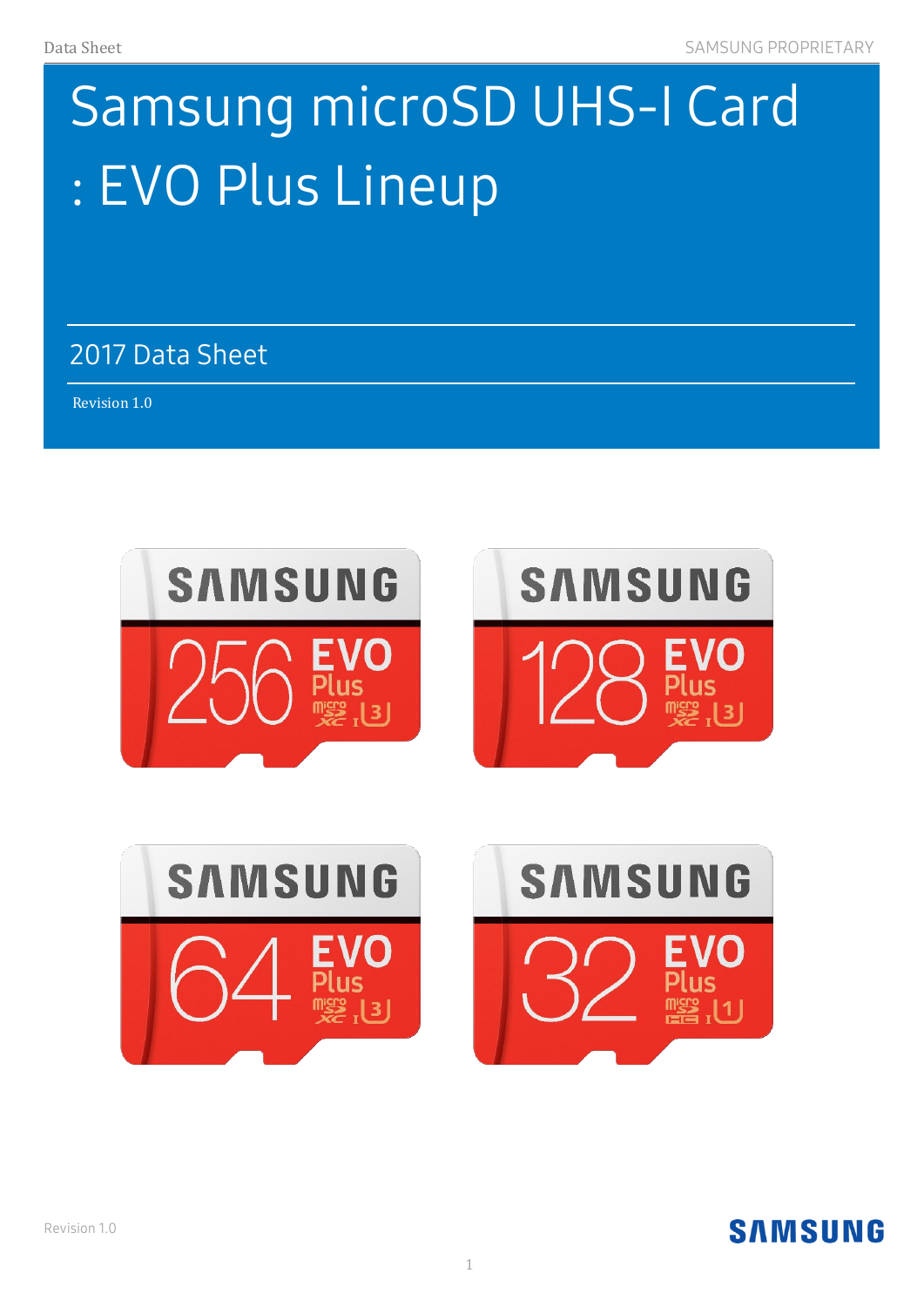### **DISCLAIMER**

SAMSUNG ELECTRONICS RESERVES THE RIGHT TO CHANGE PRODUCTS, INFORMATION AND SPECIFICATIONS WITHOUT NOTICE.

Products and specifications discussed herein are for reference purposes only. All information discussed herein may change without notice and is provided on an "AS IS" basis without warranties of any kind. This document and all information discussed herein remain the sole and exclusive property of Samsung Electronics. No license of any patent, copyright, mask work, trademark or any other intellectual property rights is granted by one party to the other party under this document by implication, estoppels or otherwise. Samsung products are not intended for use in life support, critical care, medical, safety equipment, or similar applications where product failure could result in loss of life or personal or physical harm, or any military or defense application, or any governmental procurement to which special terms or provisions may apply. For updates or additional information about Samsung products, contact your nearest Samsung Electronics' authorized representative.

#### **COPYRIGHT © 2017**

This material is copyrighted by Samsung Electronics Co., Ltd. Any unauthorized reproductions, use or disclosure of this material or any part thereof, is strictly prohibited and is a violation under copyright law. The SD, SDHC and SDXC mark and logo are trademarks of SD-3C LLC. All other marks are property of their respective owners.

#### **TRADEMARKS & SERVICE MARKS**

The Samsung Logo is the trademark of Samsung Electronics Co., Ltd. Adobe is a trademark and Adobe Acrobat is a registered trademark of Adobe Systems Incorporated. All other company and product names may be trademarks of the respective companies with which they are associated.

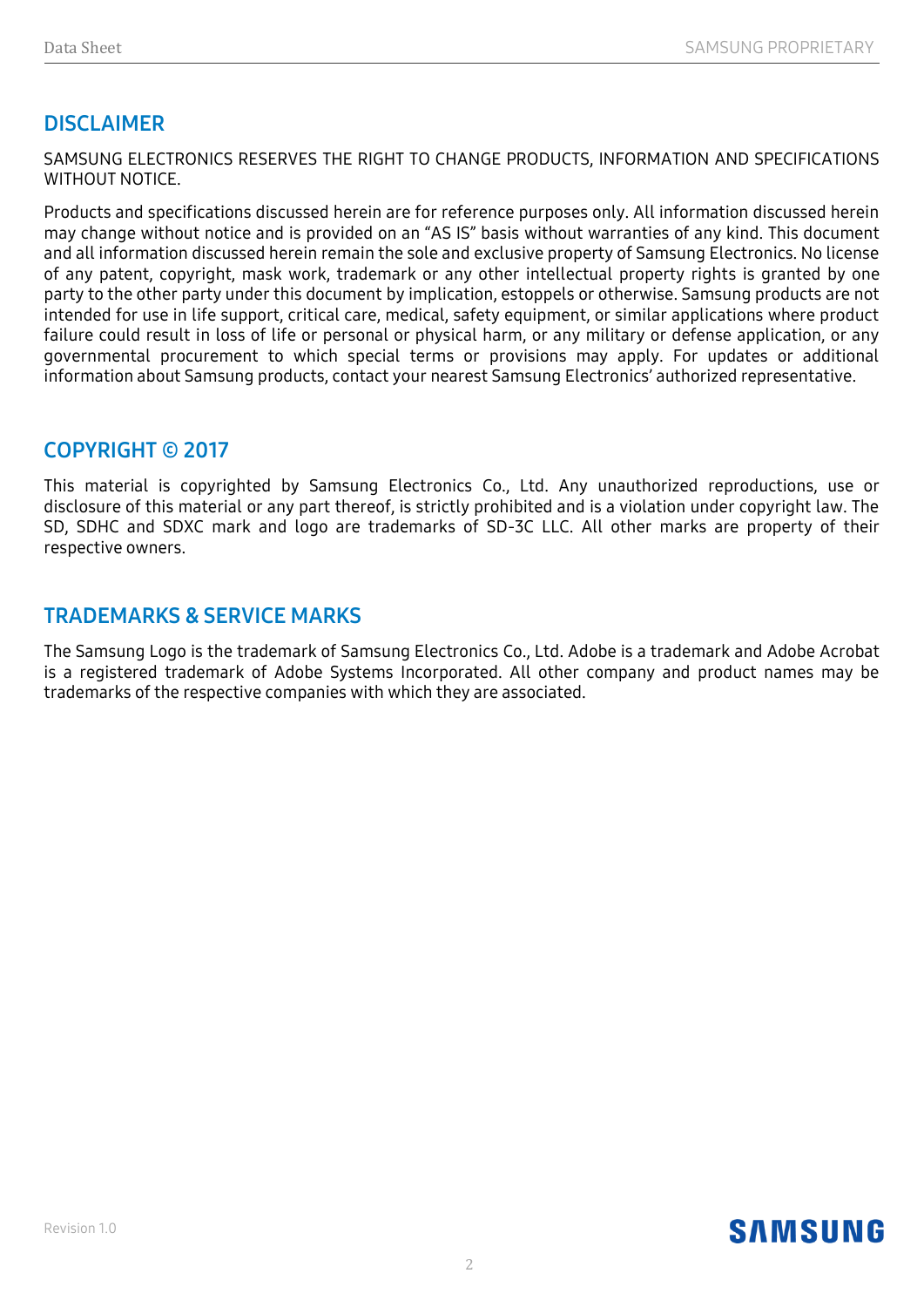## **1. INTRODUCTION**

Samsung's EVO Plus microSD leverages Samsung's advanced NAND technology to achieve impressive speed and capacity improvements, most notable in the EVO Plus 256GB, 128GB, 64GB, and 32GB, which now reach industry maximum UHS-I read speeds of 100 MB/s (32GB up to 95MB/s). EVO Plus microSD cards provide a more apposite answer for consumers looking to store heavy-loaded, high-resolution photography, videos and files.

# **2. PRODUCT FEATURES**

| <b>Samsung EVO Plus</b>   |                                   |                                                  |                                      |                                       |                                       |  |
|---------------------------|-----------------------------------|--------------------------------------------------|--------------------------------------|---------------------------------------|---------------------------------------|--|
| Hardware<br>Information   | Form Factor                       | microSDHC™, microSDXC™                           |                                      |                                       |                                       |  |
|                           | <b>User Capacity</b>              | 32GB                                             | 64GB                                 | 128GB                                 | 256GB                                 |  |
|                           |                                   | 31,998,345,216<br>$B$ ytes <sup>1)</sup>         | 63,988,301,824<br>Bytes <sup>1</sup> | 128,010,158,080<br>Bvtes <sup>1</sup> | 256,020,316,160<br>Bytes <sup>1</sup> |  |
|                           | <b>Bus Speed</b><br>Mode          | UHS-I SDR104 <sup>2)</sup>                       |                                      |                                       |                                       |  |
|                           | <b>Dimensions</b>                 | $15 \times 11 \times 1$ (mm) (L x W x H)         |                                      |                                       |                                       |  |
|                           | Weights                           | Approx. 0.5g                                     |                                      |                                       |                                       |  |
| Performance               | <b>Speed Class</b>                | Class 10                                         |                                      |                                       |                                       |  |
|                           | Speed Grade                       | Grade 1 (U1)                                     | Grade $3$ (U3)                       |                                       |                                       |  |
|                           | Sequential<br>Read <sup>3</sup>   | Up to 95MB/s                                     | Up to 100 MB/s                       |                                       |                                       |  |
|                           | Sequential<br>$Write^{3}$         | Up to 20 MB/s                                    | Up to 90 MB/s<br>Up to 60 MB/s       |                                       |                                       |  |
| Reliability               | Temperature                       | Operating: -25°C to 85°C                         |                                      |                                       |                                       |  |
|                           |                                   | Non-Operating : -40°C to 85°C                    |                                      |                                       |                                       |  |
|                           | Humidity                          | 40°C, 93%, 500hr (storage)                       |                                      |                                       |                                       |  |
|                           | Durability                        | 10,000 mating cycles                             |                                      |                                       |                                       |  |
|                           | 4-Proof<br>Features <sup>4)</sup> | Waterproof (IEC 60529, IPX7), Temperature-proof, |                                      |                                       |                                       |  |
|                           |                                   | X-ray-proof, Magnetic-proof                      |                                      |                                       |                                       |  |
| <b>EMC Certifications</b> |                                   | FCC, CE, VCCI, NATA                              |                                      |                                       |                                       |  |
| Warranty                  |                                   | 10 year limited <sup>5)</sup>                    |                                      |                                       |                                       |  |

- 1) 1GB=1,000,000,000 bytes. Actual usable storage capacity may vary. User capacity measured with SD Formatter 3.1 tool with FAT file system.
- 2) SDR104: 1.8V Signaling, Frequency up to 208 MHz, up to 104MB/sec, Max. Current Consumption 800mA (varies by test conditions)
- 3) Performance results are based on internal testing conditions. Transfer speeds may vary by host device.
- 4) Operating temperatures of -25°C to 85°C (-13°F to 185°F), non-operating temperatures of -40°C to 85°C (-40°F to 185°F). Withstands standard airport x-ray machines (Up to 50 Roentgen) and the magnetic field equivalent of a high-field MRI scanner (Up to 15,000 gauss).
- 5) Warranties provided herein do not extend to any use of the product for or with continuous recording instruments or any other write-intensive devices, including without limitation security cameras, surveillance systems, dashboard cameras, blackbox cameras, internet protocol/network cameras, continuous recording set top box devices and continuous data logging devices like servers, dedicated devices for benchmarking test, the primary drive for certain devices and any other excessive uses.SAMSUNG

3

Revision 1.0